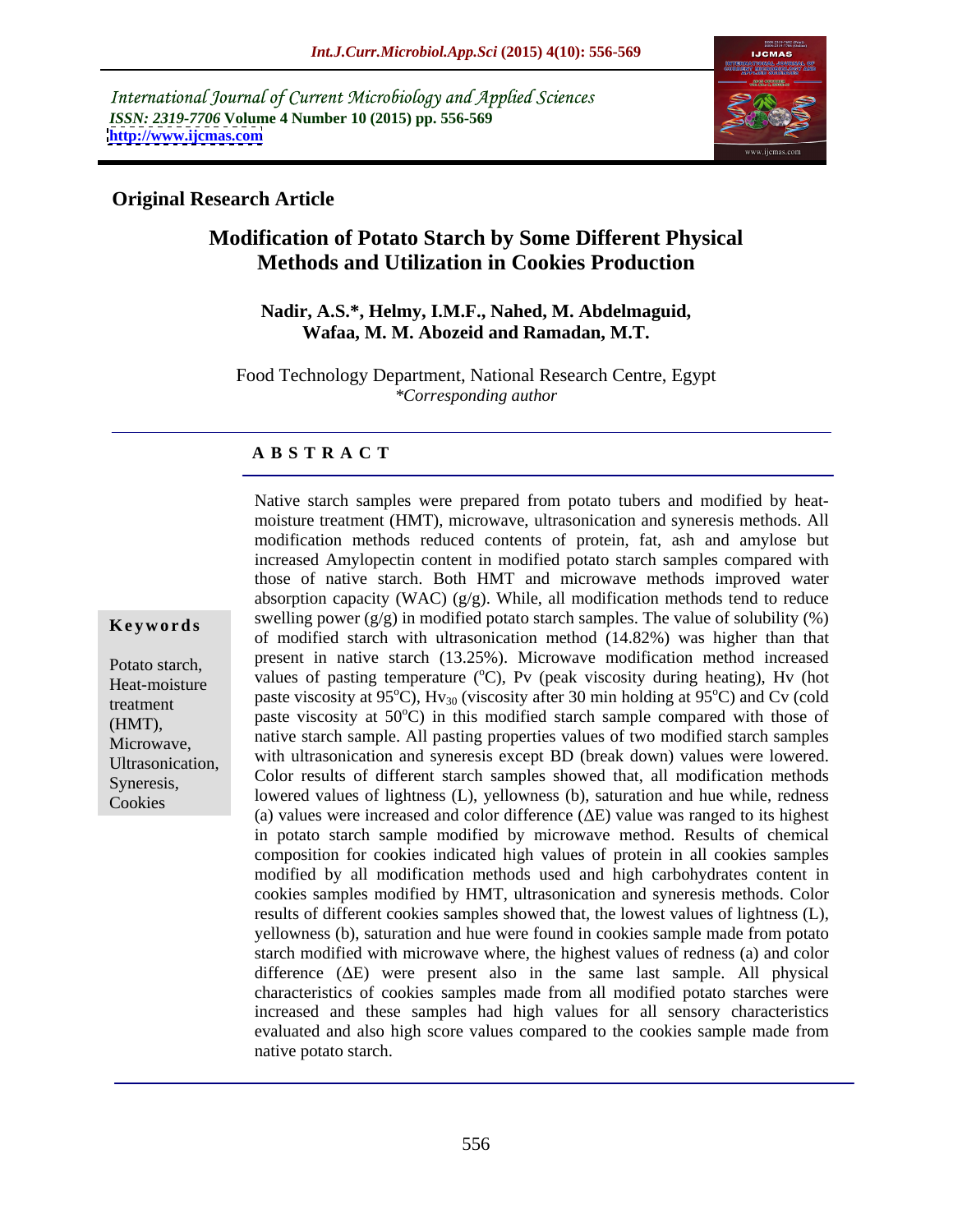Potato starch is a highly versatile raw processes in the food industry which include material in the manufacture of both food (for extraction, crystallization, filtration, material in the manufacture of both food (for extraction, example bakery products, sugar syrups, emulsification and more. Controlling the confectionery, snack foods and meat viscosity of starch (polysaccharide) confectionery, snack foods and meat products) and non-food products (Copeland *et al.,* 2009). It has its own distinctive physic-chemical, thermal and rheological characteristics and is sufficiently bland to be incorporated easily into food preparations (Jobling, 2004). Native starches usually don't meet industrial needs in which starch Multiple deep freezing and thawing of should be able to with stand low acidity, high temperatures and high shear forces (Varatharajan et al., 2010). Consequently, (Varatharajan *et al.,* 2010). Consequently, *al.,* 2003) and significantly increased the starches have been modified physically by heat-moisture treatment, microwave, *al.,* 2000 and Szymonska and Krok, 2003). ultrasonication, multiple freezing and The process of iterated synersis applied to thawing and iterated syneresis methods (Lim *et al.,* 2001; Lewandowicz and Soral- wheat starches resulted in a new type of Smietana, 2004; Szymonska and Wodnicka, 2005; Anderson and Guraya, 2006; Lida *et* 

Heat-moisture treatment (HMT) is physical without destroying its granule structure. in which the starch to moisture ratio, the parameters that need to be controlled higher temperatures  $(90-120^{\circ}C)$  for a periods ranging from 15 min to 16 h (Maache-Rezzoug *et al.,* 2008). Studies have been conducted on the effect of microwave heating on a variety of food substances **Materials** (Khraisheh *et al.,* 2004) evaluated the quality and structural changes in starchy foods during microwave and convective drying and reported reduced vitamin C other reagents were used in this work were destruction but a higher rehydration potential in microwave dried samples.

**Introduction Application C Application of power ultrasound has** immense potential for a wide variety of processes in the food industry which include extraction, crystallization, filtration, emulsification and more. Controlling the viscosity of starch (polysaccharide) solutions is one of the most promising processes to be developed. Power ultrasound can effectively gelatinize at high starch concentration  $(20-30\%)$ . Starch gel can be liquidized by sonication (Lida *et al.,* 2008).

*al.,* 2008). physicochemical properties (Lewandowicz granular potato starch altered the water distribution in the granules (Szymonska *et*  granule surface coarseness (Szymonska *et*  modification of potato, tapioca, corn and physically modified starches that contained the resistant starch (RS) fraction of unique and Soral-Smietana, 2004).

modification that changes the Therefore, this study was carried out to physicochemical properties of starch, extract starch from potato tubers and modify Heat moisture treatment is related process heat-moisture treatment (HMT), microwave, temperature and heating time are critical chemical composition, functional properties, (Chung *et al.,* 2009). It is carried out under starch samples. Also, use it in cookies restricted moisture content (10 30%) and production with chemical, color, physical it physically by several methods such as Ultrasonication and syneresis, determine the pasting characteristics and color of different characteristics and sensory evaluation.

### **Materials and Methods**

### **Materials**

Potato tubers (*Solanum tuberosum L.*) were obtained from Giza local market, Egypt. All analytical grade.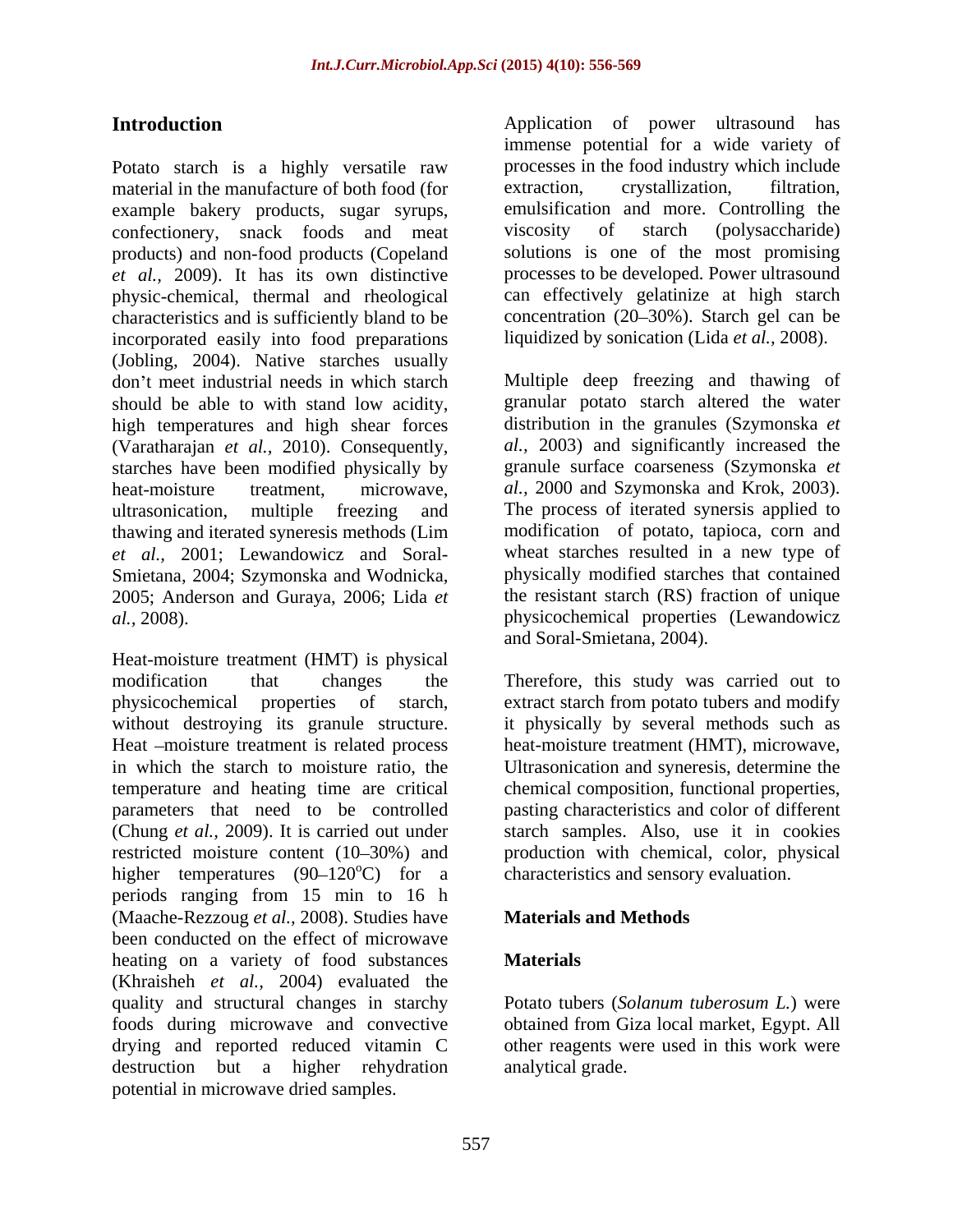### **Preparation of native potato starch Microwave method**

Potato tubers were washed, peeled, sliced into 2-3 cm cubes and soaked in distilled according to the method described by water contained 20 mM sodium bisulphate Staroszczyk (2009) in beaker using and 10 mM citric acid for 2h. The cubes microwave (Goldstar model. No. ER-535 were then disintegrated using a centrifugal Mo, 2450 MHz, 980w, Korea) for 30 min at juice extractor. The pulp was suspended in 450 w followed by air cooling to room distilled water, and the starch milk was temperature. Sample was further ground collected. The milk was allowed to sediment with mortar and pestle and sieved through a for a minimum of 30 min, after which the 60 mesh screen in plastic bags and stored at suspended solids were removed by room temperature until further use. decantation and the starch sediment was resuspended in water. The starch granules **Ultrasonication method** were recovered by vacuum filtration, and

Water was sprayed onto powdery native potato starch to adjust its moisture content to stirring for achieving homogeneous

The moisture adjusted starch (200g) was transferred to a glass beaker and **Synersis method** conventionally heated in an electric oven at 120°C for 1h. Physically modified starch samples was

After the HMT, the starch was dried to sample in water at concentration of 3%, and approximately 10% moisture content in a by their isolation from the solution to convection oven  $(40^{\circ}C)$  overnight. The sample ground and sieved through a 60 Soral-Smietana (2004) to this end mesh screen in plastic bags and stored at room temperature.

#### **Microwave method**

Native potato starch (100g) was irradiated Staroszczyk (2009) in beaker using

### **Ultrasonication method**

washed a minimum of three times and Native potato starch sample was modified finally, ambient air-dried. The dried starch by ultrasonication method as described by was passed through a 125 µm sieve, packed Lida *et al.* (2008) 500g of starch slurry (10% in air-tight plastic bags and stored at room solids of native potato starch) were heated at temperature until further use (Liu, 1997).  $90^{\circ}$ C for 60 min in a glass vessel with a **Preparation of modified potato starches** paste, thus prepared was cooled down to **Potato starch samples were modified** (Wiseclean, cleaner ultrasonic digital, 6 lit. **physically by different methods:** model WUC-D06H, 220V Lab-instruments **Heat-moisture treatment (HMT)** co., Ltd., Korea) was utilized for sonicating 20-25% as described by the method of (Lim irradiation of ultrasound to the sample. The *et al.,* 2001). The starch/water mixture was output energy was usually set to 100w and extensively mixed with a blender and then the paste sample was cooled at room the exact moisture content of the mixture temperature by air, ground and sieved was measured. through a 60mesh screen in plastic bags and mantle heater for uniform heating. Starch  $60^{\circ}$ C. Sonication with bath type equipment 425 watts. 60Hz made by Daihan scientific the starch paste; 500g of sample paste was sonicated for 30 min with mechanical stirring for achieving homogeneous stored at room temperature until further use.

### **Synersis method**

<sup>o</sup>C) overnight. The procedure described by Lewandowicz and obtained by solubilization of native starch Soral-Smietana (2004) to this end commercial native potato starch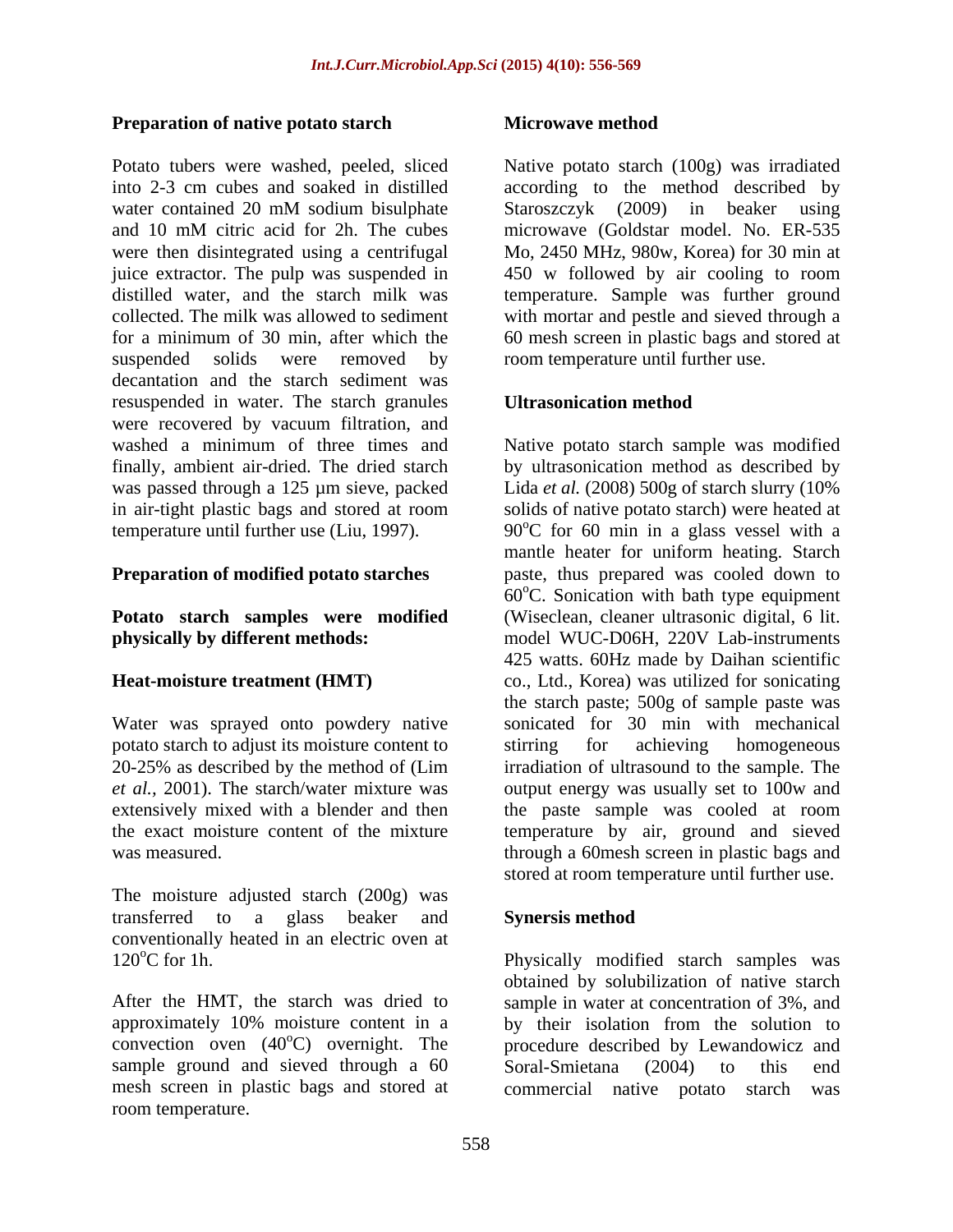solubilized in water at a temperature of  $90^{\circ}$ C of water. The mixture was centrifuged at for 4h, then left in water at room 3000g for 15min. supernatant was decanted temperature for 24h and frozen to a carefully and residue weighed for swelling temperature below -4<sup>o</sup>C. The frozen sample power determination. Weight of dry was allowed to thaw at room temperature, centrifuge tube, the residue and the water it and then the liquid and solid phases were separated by filtration. The moist solid phase was frozen again and the frosting/thawing cycles were repeated until the moisture content of the solid phase was below 20% followed by air cooling to room temperature, ground with mortar and pestle Aliquots (5ml) of supernatant were dried to and sieved through a 60 mesh screen in a constant weight at  $110^{\circ}$ C. The residue plastic bags and stored at room temperature obtained after drying the supernatant until further use. represented the amount of starch solubilized

Moisture, protein, fat, ash and amylose Color evaluation content of the different starch samples were determined according to the methods Color differences of starch and cookies described in A.O.A.C. (2005). Amylopectin content was determined by difference (100 amylose %). Total carbohydrates were with CIE Lab Color scale (Hunter, Lab Scan calculated by difference in gross chemical

# **Water and oil absorption capacity of**

Water absorption capacity (WAC) and oil absorption capacity (OAC) of the native and<br>modified starches were determined  $\Delta E = (\Delta a^2 + \Delta b^2 + \Delta L^2)^{1/2}$ modified starches were determined  $\Delta E = (\Delta a^2 + \Delta b^2 + \Delta L^2)^{1/2}$ following method of Beuchat (1977). Water or oil absorption capacities were expressed as gram of water or oil bound per gram of Hue angle  $(t_g^{-1} b/a)$  and saturation index

### **Swelling power and solubility**

 $(W_1)$ . The starch was then dispersed in 20ml sensitivity cartridge, using a method

retained was taken as  $W_2$ .

### W2-W1

#### **Swelling power**=

#### Weight of starch

Analytical methods:  $100g$  of starch on dry weight basis. <sup>o</sup>C. The residue in water. Solubility was calculated as g per

### **Color evaluation**

composition of cookies. standard tie of Hunter Lab color standard **native and modified potato starches:** Color difference ( $\Delta E$ ) was calculated from a, samples were measured by using a spectro colorimeter (Tristimulus color machine) XE, Reston VA.) calibrated with a white (LX No. 16379): X=77.26, y=81.94 and  $z=88.14$  (L\*=92.36, a\*=-0.82, b\*= -0.14). b and L parameters, using Hunter-Scot field's equation (Hunter, 1975) as follows:

dry starch.  $(\sqrt{a^2+b^2})$  were also calculated.  $E = (\Delta a^2 + \Delta b^2 + \Delta L^2)^{1/2}$  $^{2}+\Delta b^{2}+\Delta L^{2})^{1/2}$  $(2+\Delta L^2)^{1/2}$  $2\sqrt{1/2}$  $)$ <sup>1/2</sup> Where  $a=a-a^0$ ,  $b=b-b^0$  and  $L=L-L^0$ . , b=b-b<sup>0</sup> and L=L-L<sup>0</sup>.  $\sigma_{\text{I}}$  or  $\sigma_{\text{I}}$  or  $\sigma_{\text{I}}$ and  $L=L-L^0$ . 0 . Subscript "O" indicates color of the control.

### **Pasting properties**

The swelling power and solubility of the Pasting properties of different starch paste starches were determined according to the samples (native and modified) (8%, 36 g of method described by Adebowale *et al.* starch on dry weight basis in 450 ml of (2009) 500mg of starch sample was weighed water) were measured using Brabender into a centrifuge tube and it was reweighed viscoamylograph equipped with 700g.cm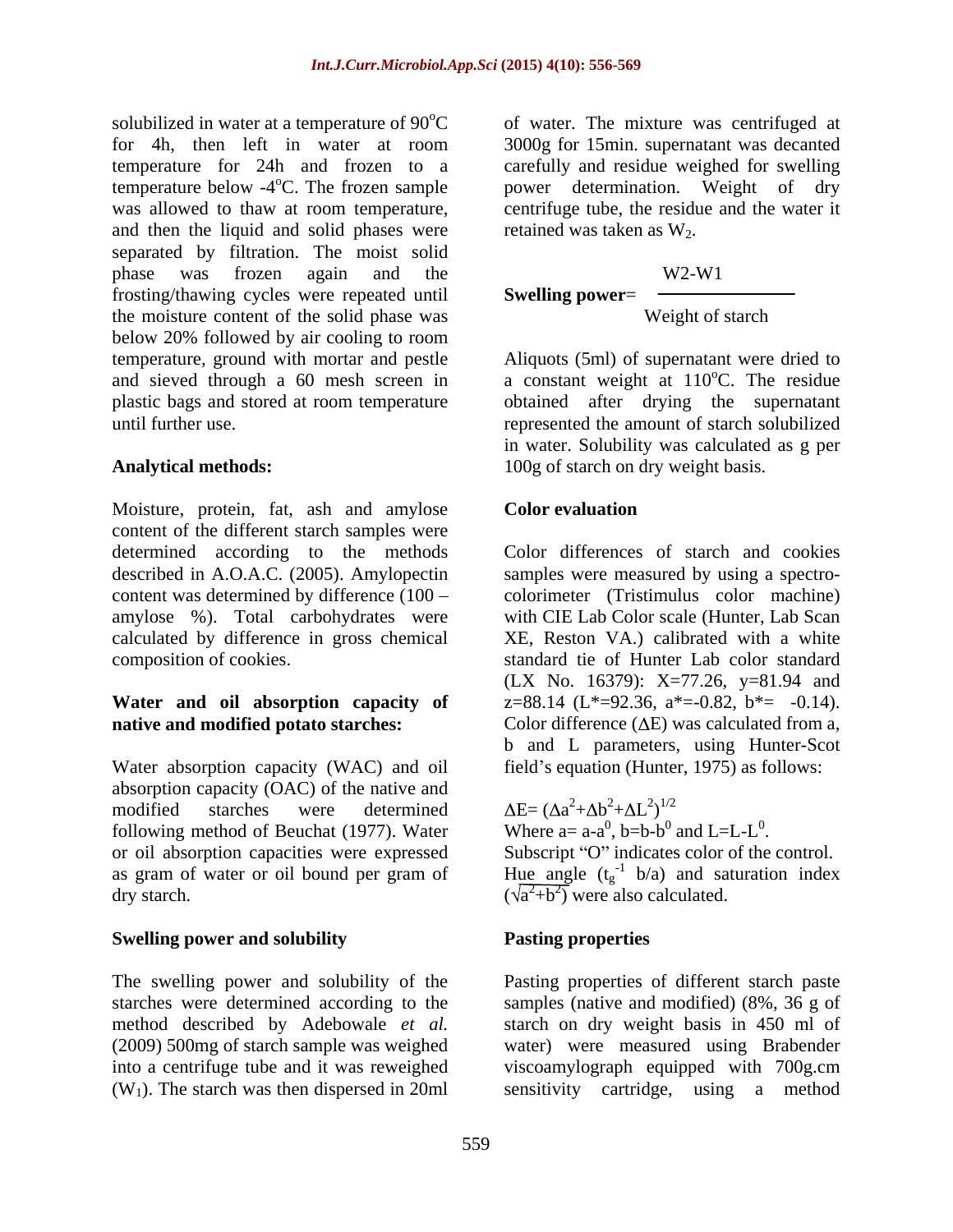previously described by Osunsami *et al.*  (1989). The starch suspension was heated from  $50-95^{\circ}$ C. It was kept at this temperature for 30 min, then cooled to  $50^{\circ}$ C and held at this temperature for 30 min. the speed of rotor was fixed at 75 rpm and the **Chemical composition of potato starch** heating as well as cooling rate was  $1.5^{\circ}$ C per samples minute throughout the range of gelatinization holding and cooling steps. The Data in table 1 indicated that, native potato parameters determined were pasting starch sample was higher slightly in protein, temperature (Tp), peak viscosity (Pv), hot fat and ash contents than other samples of paste viscosity (H<sub>V</sub>), hot paste viscosity after potato starch modified by 30 min holding at  $95^{\circ}$ C (H<sub>V<sub>30</sub>), cold pate methods of modification.</sub> 30 min holding at  $95^{\circ}$ C (Hv<sub>30</sub>), cold pate methods of modification. HMT and viscosity (Cv), while set back (SB) and break down (BD) of the starch samples were the contents of protein, fat and ash for calculated and reported as Brabender units modified potato starch samples which were (BU). ranged from 0.28-0.33%, 0.17-0.18% and

Cookies were prepared according to great reduction was noticed for the last A.A.C.C. (2010). 100g starch (native or contents in modified potato starch samples modified with different methods), a by ultrasonication and synersis methods. shortening (9.64g), salt (2.02g), sodium bicarbonate (0.16g), yeast (3.48g) and the

Weight (g), height (cm), volume (cm<sup>3</sup>), specific volume (cm<sup>3</sup>/g), diameter (cm), and calculated for each sample according to the method described by Kulp *et al.* (1985). agreement with those obtained by

### **Sensory evaluation and statistical analysis**

organoleptically as described by Colombo *et al.* (2008) using panel of ten well-trained judges selected from the staff of Food Science and Technology Department, NRC. The results were statistically analyzed by

difference (LSD) at 0.05 level as reported by Gomez and Gomez (1984).

#### **Results and Discussion Results and Discussion**

## **samples**

 ${}^{\circ}C$  (Hv<sub>30</sub>), cold pate methods of modification. HMT and **Preparation of cookies the same contents found in native potato** potato starch modified by all different methods of modification. HMT and microwave modification methods reduced ranged from 0.28-0.33%, 0.17-0.18% and 0.34-0.37% respectively as compared with starch sample. Also, it could be seen that,

content of water was expressed based on the in native potato starch sample (27.60%) type of starch used in the blend. compared to starch samples modified by **Baking quality increased by all starch modification methods** <sup>3</sup>), by HMT and ultrasonication had 74.28 and specific volume  $\text{cm}^3/\text{g}$ ), diameter (cm), and  $\text{H}_2$  74.06% amylopectin respectively which spread ratio (diameter/height) were were the highest from between the other Appearance, color, texture, flavor and taste the procedure of physical modification of produced cookies samples were evaluated change slightly the chemical composition of Amylose content reached to its highest value other methods. Values of Amylopectin were were used. Potato starch samples modified starch samples. These results are in agreement with those obtained by Lewandowicz and Soral-Smietana (2004), Jimenez-hernandez *et al.* (2007) and Varatharajan *et al.* (2010). They stated that, the investigated starches.

### **Functional properties**

analysis of variance and least significant starch sample and modified starch samplesThe functional properties of native potato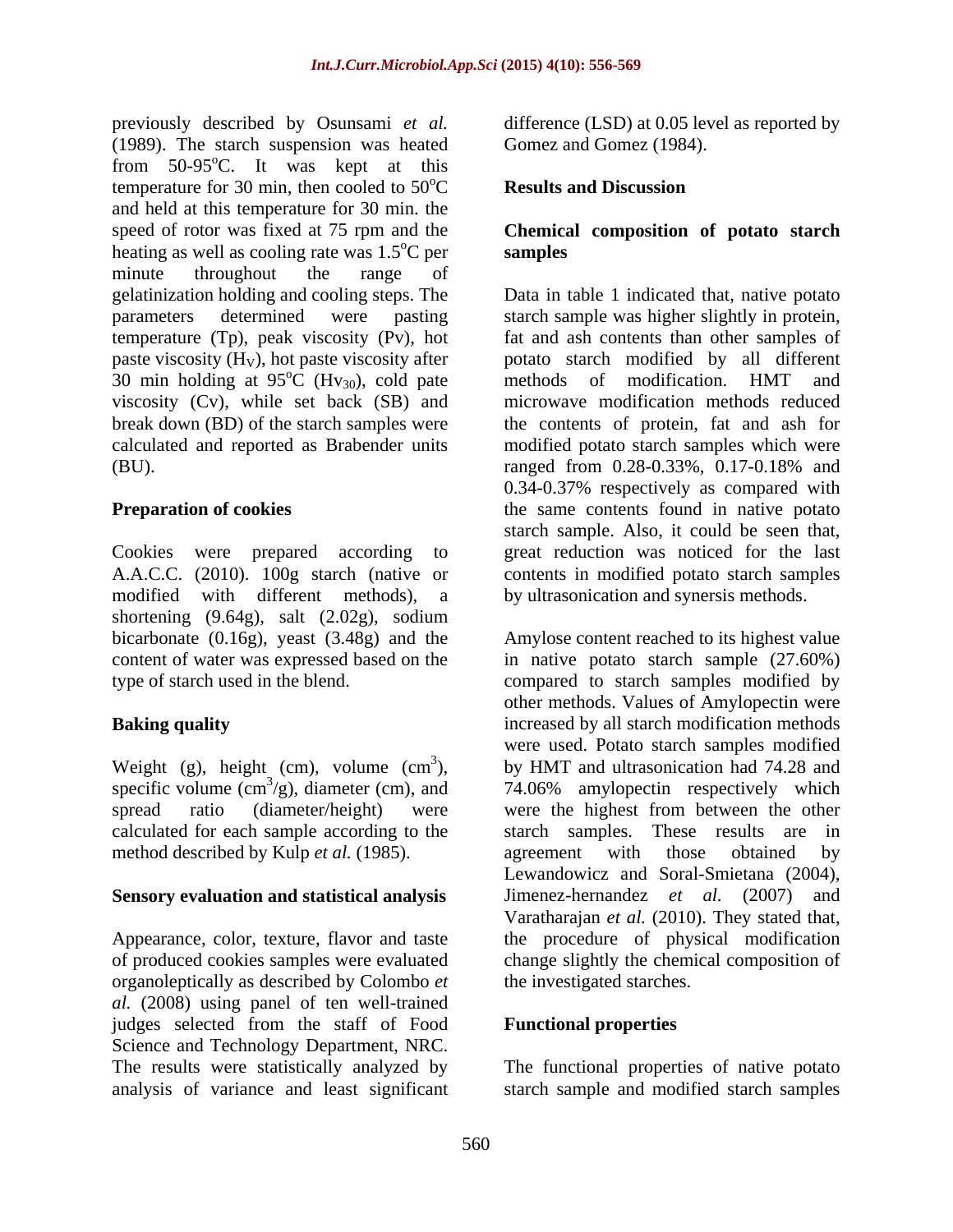by different methods are shown in table 2. Both potato starch samples modified by HMT and microwave methods had the Results in table 3 show the pasting highest values of water absorption capacity properties of native and modified potato (WAC)  $(0.78g/g$  and  $0.75g/g$  respectively. While, oil absorption capacity (OAC) from and microwave methods caused an starch samples modified by the same increasing in initial pasting temperature  $(T_P)$ methods had lower values (0.57g/g and value of native potato starch from 61 to 63  $0.60g/g$  respectively than found in native and  $65^{\circ}$ C respectively while, the two other starch sample (0.65g/g). Modification modification methods tend to reduce initial methods such as ultrasonication and synersis  $\qquad$  pasting temperature  $(T_P)$  value of native caused a reduction in values of water and oil  $\qquad$  potato starch to 56 and 55.2 °C for absorption capacities of native starch sample ultrasonication and synersis methods used by 4.84 to 12.90% and by 18.46 to 26.15% respectively. Results of swelling power showed that, there was a low values in all Reduction was noticeable in values of peak modified potato starch samples and ranged viscosity (Pv), hot paste viscosity (Hv) at from 44.92 to 49.73 (g/g). ultrasonication 95°C, viscosity after 30 min holding at 95°C method had a positive effect on solubility ( $Hv_{30}$ ) and cold paste viscosity at 50<sup>o</sup>C (Cv) values which was increased to 14.82% in native potato starch samples treated by while, the other three modification methods ultrasonication and synersis methods. Also, reduced the solubility values of their it could be noticed in the same table that, the modified starch samples as compared with native sample. Heat-moisture conditioning in native potato starch samples modified by reduced the solubility and swelling capacity microwave method. Results of pasting of the native starch. Also, this treatment properties in starch sample modified with enhances the water absorption capacity HMT revealed that, Pv and Hv were lowered (WAC) of the starch due to the hydrophilic to 1295 and 1280 (BU) respectively;  $Hv_{30}$ tendency increased with increased level of and Cv values for the last same sample were

*et al.* (2003) who reported that, water were slightly higher after the first freezing

### **Pasting properties**

starch samples by different methods. HMT and microwave methods caused an <sup>o</sup>C for respectively.

moisture treatment. increased to 1300 and 1610 (BU) as On the other hand, HMT caused a reduction native starch sample. On the other hand, the in hydrophobic tendency of the native starch set back value (SB) was decreased for the which decreased oil absorption capacity a native potato starch sample modified by (OAC) Adebowle *et al.* (2009). Similar HMT, ultrasonication and synersis methods trend of results were obtained by Szymonska compared with native sample while, it was solubility and water holding capacity method. The break down (BD) values of estimated for the potato starch samples, native potato starch samples modified by all step and then decreased after subsequent except HMT method were higher than that cycles. Also Lida *et al.* (2008). Reported of unmodified potato starch sample (native). that, the results clearly show the The HMT-induced reduction in breakdown effectiveness of sonication for the demonstrates that starches are more stable solubilization of potato solution after the during continuous heating and agitation, gelatinization. which is supported by Adebowale *et al.*<sup>o</sup>C  ${}^{\circ}C$  (Cv) same last parameters were tended to increase compared with the same parameters found in raised with modification by microwave forms of modification methods studied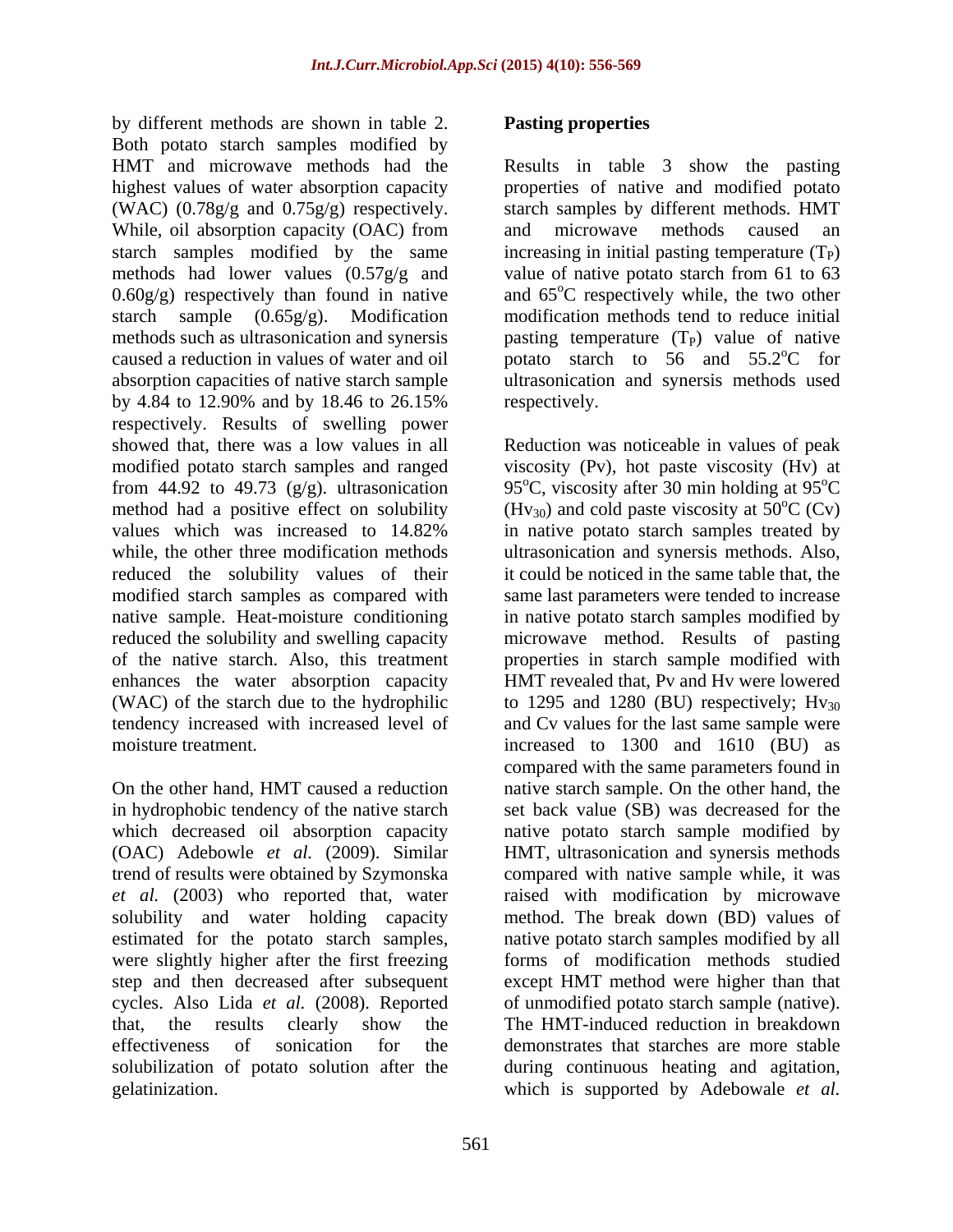(2005) and Olayinka *et al.* (2008). These results are in agreement with those reported *et al.* (2009). its highest value 0.40% in cookies sample

### **Color values of different potato starch samples**

The color measurements of native and observed that, carbohydrate contents for modified potato starch samples are cookies samples made from native, modified presented in table 4. Results showed that by HMT and microwave potato starches potato starch samples modified by all were relatively similar (73.65, 73.71 and modification methods had lower values of 73.49%) respectively but it increased to lightness (L) and yellowness (b) than present in native starch samples. There was an from modified potato starch by increasing in values redness (a) for all Ultrasonication and syneresis methods modified starch samples which were higher respectively. These results are in agreement than found in native starch sample. All with those obtained by Wafaa *et al.* (2012). modification methods of potato starch They reported that, banana, potato and samples caused a noticeable reduction in wheat starches were suitable for saturation and hue values. Great changes in incorporation into products such as bakery color difference  $(\Delta E)$  values occurred in products. modified starch sample by microwave method. These results are in agreement with those obtained by Ali *et al.* (2012) and Falade and Ayetigbo (2015). They reported Hunter color values of cookies samples that, changes in color values during starch produced from native potato starch sample modification with physical methods such as heat-moisture treatment (HMT) could be presented in table 6. All modification due to the purification and separation of methods reduced values of lightness (L) some heterogeneous materials such as except cookies sample made from starch proteins, salts, sugars and other elements. modified by synersis method and yellowness

Chemical composition of cookies made shown in table 5. It could be concluded that, HMT, microwave and ultrasonication from modified starch by all modification

by Lewandowicz and Soral-Smietana, 2004; high values of fat 13.98 and 13.84%; Anderson and Guraya, 2006 and Adebowale respectively. While, ash content increased to respectively. Cookies samples made from native potato starch and HMT contained its highest value 0.40% in cookies sample made from modified potato starch by microwave method.

> From results in the same table, it could be 74.78 and 74.97% in cookies samples made from modified potato starch by wheat starches were suitable for products.

### **Color values of cookies samples**

**Chemical composition of cookies** starch samples modified by all methods of from different samples of potato starch is cookies made from starch modified by protein content of cookies samples made methods had high values of redness (a). The methods used in this study was increased values for all cookies samples produced slightly from that made from native potato from potato starch modified by all methods starch (control). All cookies samples used. Modification of potato starch by contained fat and ash content ranged synersis method tends to improve Hue value between 12.50-13.98% and 0.33-0.40% of cookies sample made from it. and other modified potato starch samples are (b) values for all cookies samples modified modification used compared with cookies sample made from native starch. Samples of HMT, microwave and ultrasonication opposite trend was observed in saturation of cookies sample made from it.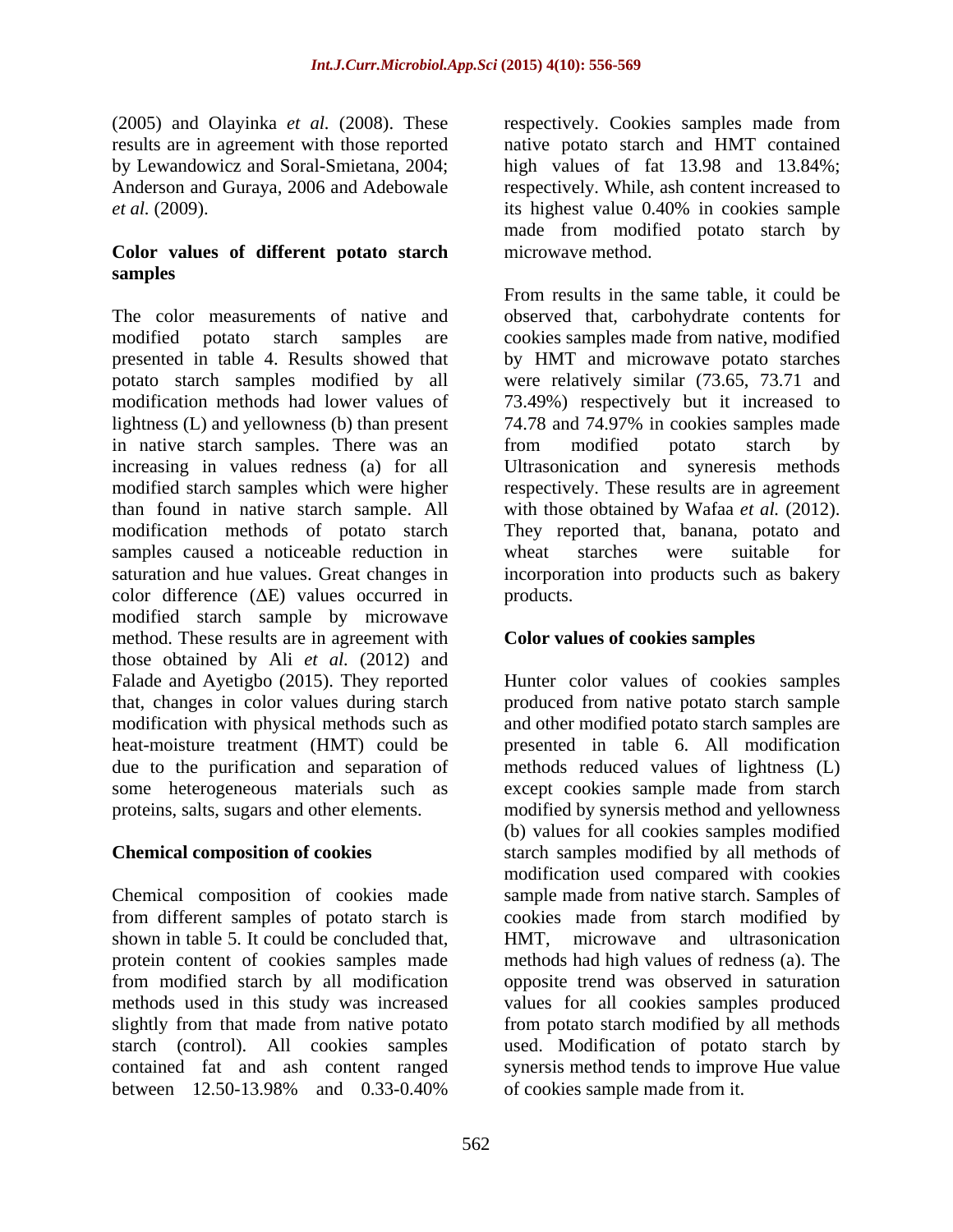#### *Int.J.Curr.Microbiol.App.Sci* **(2015) 4(10): 556-569**

| <b>Starch samples</b>            |                                                                                                               |  |  | Moisture% Protein% Fat% Ash% Amylose% Amylopctin%                                                                                |
|----------------------------------|---------------------------------------------------------------------------------------------------------------|--|--|----------------------------------------------------------------------------------------------------------------------------------|
| <b>Native potato starch</b>      |                                                                                                               |  |  | $10.62 \pm 0.11$   $0.40 \pm 0.02$   $0.20 \pm 0.01$   $0.38 \pm 0.04$   $27.60 \pm 0.51$   $72.40 \pm 1.22$                     |
| Potato starch modified with HMT* |                                                                                                               |  |  | 52 $\mid$ 0.33±0.03 $\mid$ 0.17±0.08 $\mid$ 0.34±0.01 $\mid$ 25.72±0.44 $\mid$ 74.28±1.51                                        |
| Potato starch mo dified with     | $\vert$ 6.95±0.38 $\vert$ 0.28±0.05 $\vert$ 0.18±0.06 $\vert$ 0.37±0.02 $\vert$ 26.29±0.51 $\vert$ 73.71±1.41 |  |  |                                                                                                                                  |
| microwave                        |                                                                                                               |  |  |                                                                                                                                  |
| Potato starch modified with      |                                                                                                               |  |  |                                                                                                                                  |
| <b>Ultrasonication</b>           |                                                                                                               |  |  | $12.08\pm0.41$ $0.22\pm0.07$ $0.08\pm0.03$ $0.26\pm0.05$ $25.94\pm0.34$ $74.06\pm1.31$                                           |
| Potato starch modified with      |                                                                                                               |  |  |                                                                                                                                  |
| svnersis                         |                                                                                                               |  |  | $13.24 \pm 0.33$ $\big  0.17 \pm 0.04$ $\big  0.10 \pm 0.02$ $\big  0.30 \pm 0.03$ $\big  26.18 \pm 0.48$ $\big  73.82 \pm 1.20$ |

**Table.1** Gross chemical composition of potato starch samples (native and modified) by different methods on dry basis

 $*HMT = heat-moisture treatment *all values are means of triplicate determinations  $\pm$  standard deviation$ 

**Table.2** Functional properties of native and modified potato starch samples

| <b>Starch samples</b>                                 | Water absorption<br>capacity (WAC) | capacity<br>$(OAC)$ g/g | - mon   Oil absorption   Swelling power<br>(g/g) | Solubility $(\%)$ |
|-------------------------------------------------------|------------------------------------|-------------------------|--------------------------------------------------|-------------------|
| Native potato starch                                  | $0.62 \pm 0.07$                    | $0.65 \pm 0.10$         | $52.81 \pm 0.19$                                 | $13.25 \pm 0.15$  |
| Potato starch modified with HMT*                      | $0.78 \pm 0.11$                    | $0.57 \pm 0.03$         | 44.92 $\pm$ 0.2                                  | $12.67 \pm 0.12$  |
| Potato starch modified with<br>  microwave            | $0.75 \pm 0.09$                    | $0.60 \pm 0.05$         | $49.73 \pm 0.23$                                 | $11.40 \pm 0.13$  |
| Potato starch modified with<br><b>Ultrasonication</b> | $0.54 \pm 0.08$                    | $0.48{\pm}0.06$         | $45.32 \pm 0.16$                                 | $14.82 \pm 0.18$  |
| <b>Potato starch modified with synersis</b>           | $0.59 \pm 0.04$                    | $0.53 \pm 0.09$         | $47.64 \pm 0.24$                                 | $12.54 \pm 0.14$  |

 $*HMT = heat-moisture treatment *all values are means of triplicate determinations  $\pm$  standard deviation$ 

**Table.3** Pasting properties of native and modified potato starches by different methods

| <b>Starch samples</b>                          | $Tp^*$ | $\mathbf{D}_{\mathbf{x}}$<br>$\vert$ (BU <sup>*</sup> | Hv*<br>$\overline{B}$ | $Hv_{30}$<br>$\overline{B}$ | $Cv^*$<br>(BU) | $SB^*(BU)$ | $BD^*(BU)$ |
|------------------------------------------------|--------|-------------------------------------------------------|-----------------------|-----------------------------|----------------|------------|------------|
| Native potato starch                           |        | 1330                                                  | 1315                  | 270                         | 1515           | 280        | 30         |
| Potato starch modified with<br>HMT*            | 63     | 1295                                                  | 1280                  | 300                         | 1610           | 220        | 25         |
| Potato starch modified with<br>microwave       | 65     | 1370                                                  | 1350                  | 1330                        | 1670           | 300        | 40         |
| Potato starch modified with<br>Ultrasonication | 56     | 1010                                                  | 980                   | 965                         | 1200           | 190        | 45         |
| Potato starch modified with<br>synersis        | 55.2   | 940                                                   | 01 <sup>c</sup>       | 890                         | 1115           | 175        | 50         |

\*HMT = heat-moisture treatment \*Tp=initial pasting temperature \*Hv=hot paste viscosity \*Hv<sub>30</sub>= viscosity after 30 min holding at 95°C \*Cv=cold paste viscosity at 50°C \*SB=set back value=Cv-Pv \*BD=break down=Pv- Hv<sub>30</sub> Pv= peak viscosity during hating BU= Brabender unit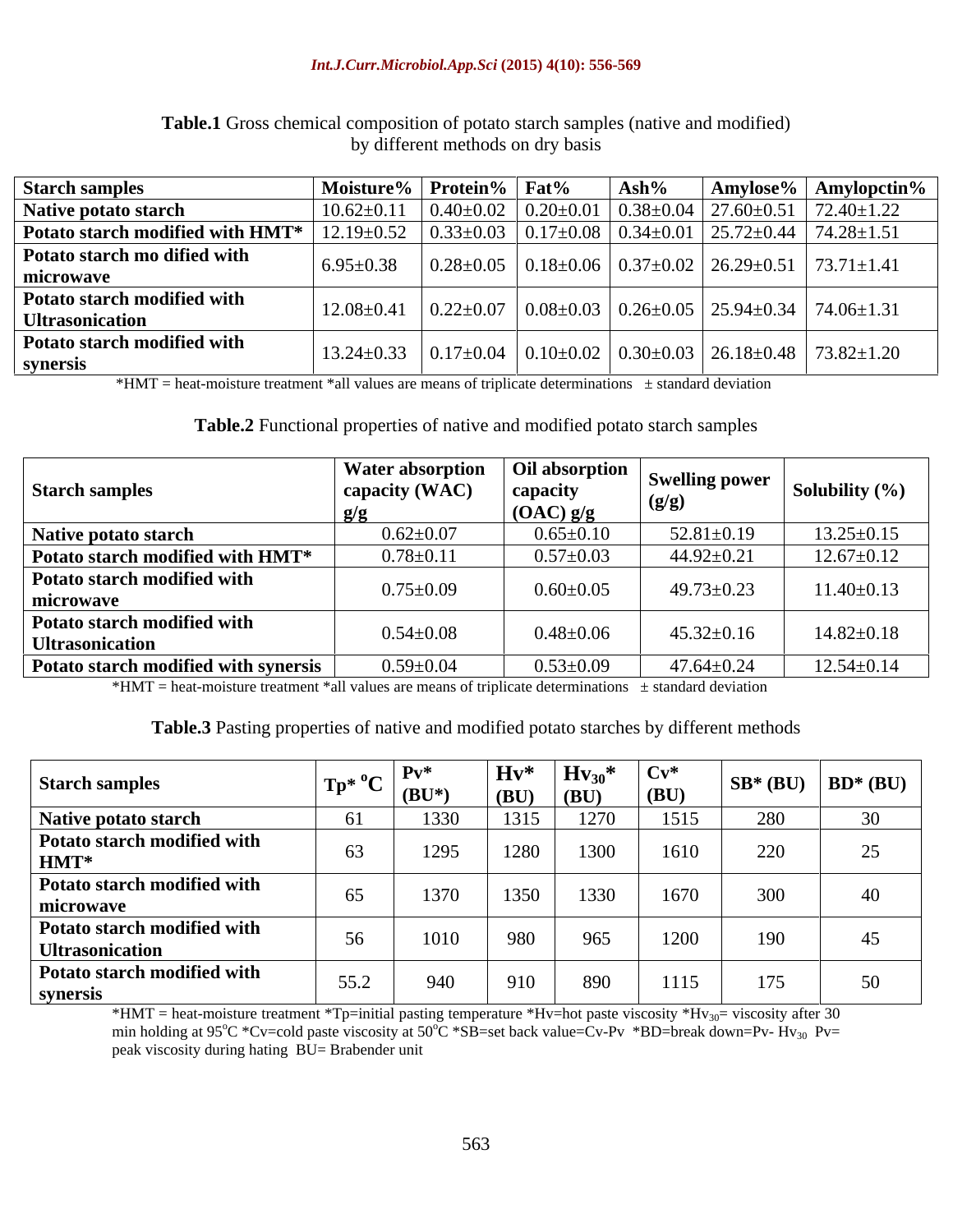#### *Int.J.Curr.Microbiol.App.Sci* **(2015) 4(10): 556-569**

| <b>Starch samples</b>           |                                                                     | $a^*$ | $ b$ *          | a/b                | Saturation   Hue |              | $\Delta E$                     |
|---------------------------------|---------------------------------------------------------------------|-------|-----------------|--------------------|------------------|--------------|--------------------------------|
| Native potato starch 69.45 2.28 |                                                                     |       | $14.73$ 0.15    |                    | 14.91            | 81.20        | $\overbrace{\hspace{25mm}}^{}$ |
| Potato starch                   |                                                                     |       |                 |                    |                  |              |                                |
| modified with                   | 63.71                                                               |       | 4.19 10.28 0.41 |                    | 11.10            | 67.82        | 7.51                           |
| <b>HMT*</b>                     |                                                                     |       |                 |                    |                  |              |                                |
| Potato starch                   |                                                                     |       |                 |                    |                  |              |                                |
| modified with                   | $58.23$ 5.60                                                        |       | 8.37            | 0.67               | 10.07            | 56.22        | 13.32                          |
| microwave                       |                                                                     |       |                 |                    |                  |              |                                |
| Potato starch                   |                                                                     |       |                 |                    |                  |              |                                |
| modified with                   | 65.80                                                               | 3.76  | $11.51$ 0.33    |                    | $12.11$          | $71.91$ 5.09 |                                |
| <b>Ultrasonication</b>          |                                                                     |       |                 |                    |                  |              |                                |
| Potato starch                   |                                                                     |       |                 |                    |                  |              |                                |
| modified with                   | $\begin{array}{ c c c c c } \hline 67.39 & 3.10 \hline \end{array}$ |       | 12.23           | $\vert 0.25 \vert$ | 12.62            | $75.78$ 3.31 |                                |
| synersis                        |                                                                     |       |                 |                    |                  |              |                                |

**Table.4** Color values of different potato starches samples

 $*HMT = heat-moisture treatment L* = lightness$   $a* = redness$   $b* = yellowness \Delta E = color of difference$ 

| cookies samples   Moisture%   Protein%   Fat%                                                             |  |                                                                                                          | Ash% | <b>Total</b><br>carbohydrates% |
|-----------------------------------------------------------------------------------------------------------|--|----------------------------------------------------------------------------------------------------------|------|--------------------------------|
| cookies made                                                                                              |  |                                                                                                          |      |                                |
| from Native<br>potato starch                                                                              |  | $\vert$ 5.17±0.32 $\vert$ 12.00±1.28 $\vert$ 13.98±1.34 $\vert$ 0.37±0.02 $\vert$ 73.65                  |      |                                |
| cookies made                                                                                              |  |                                                                                                          |      |                                |
|                                                                                                           |  |                                                                                                          |      |                                |
| from Potato<br>starch modified<br>with HMT*                                                               |  |                                                                                                          |      |                                |
|                                                                                                           |  |                                                                                                          |      |                                |
| cookies made                                                                                              |  |                                                                                                          |      |                                |
| from Potato<br>starch modified                                                                            |  | $\vert$ 4.36±0.38 $\vert$ 12.43±1.21 $\vert$ 13.68±1.25 $\vert$ 0.40±0.06 $\vert$ 73.49                  |      |                                |
| with microwave                                                                                            |  |                                                                                                          |      |                                |
| cookies made                                                                                              |  |                                                                                                          |      |                                |
| from Potato                                                                                               |  |                                                                                                          |      |                                |
| starch modified   $6.70 \pm 0.41$   $12.28 \pm 1.22$   $12.59 \pm 1.27$   $0.35 \pm 0.07$   74.78<br>with |  |                                                                                                          |      |                                |
| <b>Ultrasonication</b>                                                                                    |  |                                                                                                          |      |                                |
| cookies made                                                                                              |  |                                                                                                          |      |                                |
| from Potato                                                                                               |  | $17.86 \pm 0.61$ $\vert$ 12.20 $\pm$ 1.20 $\vert$ 12.50 $\pm$ 1.23 $\vert$ 0.33 $\pm$ 0.09 $\vert$ 74.97 |      |                                |
| starch modified<br>with synersis                                                                          |  |                                                                                                          |      |                                |

**Table.5** Gross chemical composition of cookies

\*HMT = heat-moisture treatment \*all values are means of triplicate determinations  $\pm$  standard deviation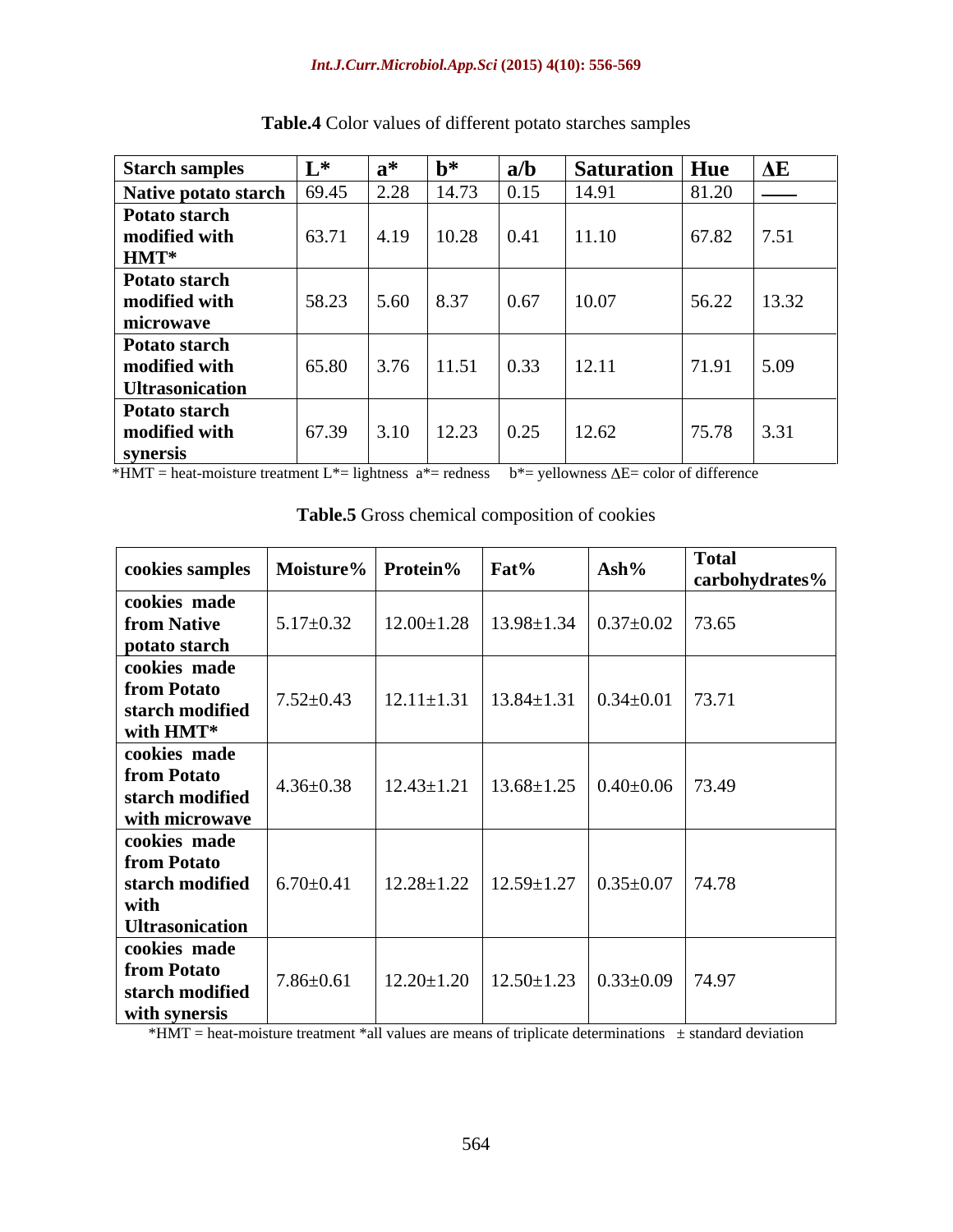| cookies samples                                                            | $L^*$ | ่วง            | $\mathbf{b}^*$ | a/b          | <b>Saturation</b> | Hue   | $\Delta E^*$  |
|----------------------------------------------------------------------------|-------|----------------|----------------|--------------|-------------------|-------|---------------|
| cookies made from<br>Native potato starch                                  | 54.40 | 3.72           | 39.64          | 0.09         | 39.81             | 84.64 | $\frac{1}{2}$ |
| cookies made from<br>Potato starch modified<br>with HMT*                   | 50.68 | 5.31           | 34.52          | 0.15         | 34.93             | 81.26 | 6.53          |
| cookies made from<br><b>Potato starch modified</b><br>with microwave       | 47.92 | 6.42           | 31.75          | 0.20         | 32.39             | 78.57 | 10.56         |
| cookies made from<br><b>Potato starch modified</b><br>with Ultrasonication | 53.87 | $ 4.30\rangle$ | 36.60          | $\vert$ 0.12 | 36.85             | 83.30 | 3.14          |
| cookies made from<br><b>Potato starch modified</b><br>with synersis        | 56.09 | 12.98          | 38.32          | 0.08         | 38.44             | 85.55 | 2.27          |

**Table.6** Color values of cookies samples produced from native and modified potato starches

\*HMT = heat-moisture treatment L\*= lightness  $a^*$ = redness  $b^*$ = yellowness  $\Delta E^*$ = color of difference

| Table.7 Physical characteristics of cookies made from different samples of potato starch |  |  |
|------------------------------------------------------------------------------------------|--|--|
|------------------------------------------------------------------------------------------|--|--|

| cookies samples                                                               | <b>Diameter</b><br>(cm) | Height<br>(cm) | <b>Volume</b><br>(cm3) | Weight $(g)$ volume                                                     | <b>Specific</b><br>$\text{(cm3/g)}$ | <b>Spread ratio</b><br>(diameter/height) |
|-------------------------------------------------------------------------------|-------------------------|----------------|------------------------|-------------------------------------------------------------------------|-------------------------------------|------------------------------------------|
| cookies made from<br>  Native potato<br>starch                                | $7.20{\pm}0.08$         |                |                        | $1.32 \pm 0.02$   40.50 $\pm$ 0.06   17.20 $\pm$ 0.03   2.35 $\pm$ 0.07 |                                     | $5.45 \pm 0.05$                          |
| cookies made from<br>Potato starch<br>modified with<br>$HMT^*$                | $7.24 \pm 0.06$         |                |                        | $1.35\pm0.05$   41.48 $\pm0.08$   17.56 $\pm0.05$   2.36 $\pm0.09$      |                                     | $5.36 \pm 0.06$                          |
| cookies made from<br>Potato starch<br>modified with<br>microwave              | $7.29 \pm 0.05$         |                |                        | $1.38\pm0.09$ 42.29 $\pm0.07$ 17.87 $\pm0.06$ 2.37 $\pm0.02$            |                                     | $5.28 \pm 0.04$                          |
| cookies made from<br>Potato starch<br>modified with<br><b>Ultrasonication</b> | $7.32 \pm 0.04$         |                |                        | $1.42\pm0.06$   $43.47\pm0.04$   $18.39\pm0.08$   $2.36\pm0.03$         |                                     | $5.15 \pm 0.09$                          |
| cookies made from<br>Potato starch<br>modified with<br>synersis               | $7.36 \pm 0.03$         |                |                        | $1.46\pm0.11$   $44.68\pm0.06$   $18.89\pm0.04$   $2.37\pm0.10$         |                                     | $5.04 \pm 0.12$                          |

\*HMT = heat-moisture treatment \*all values are means of triplicate determinations ± standard deviation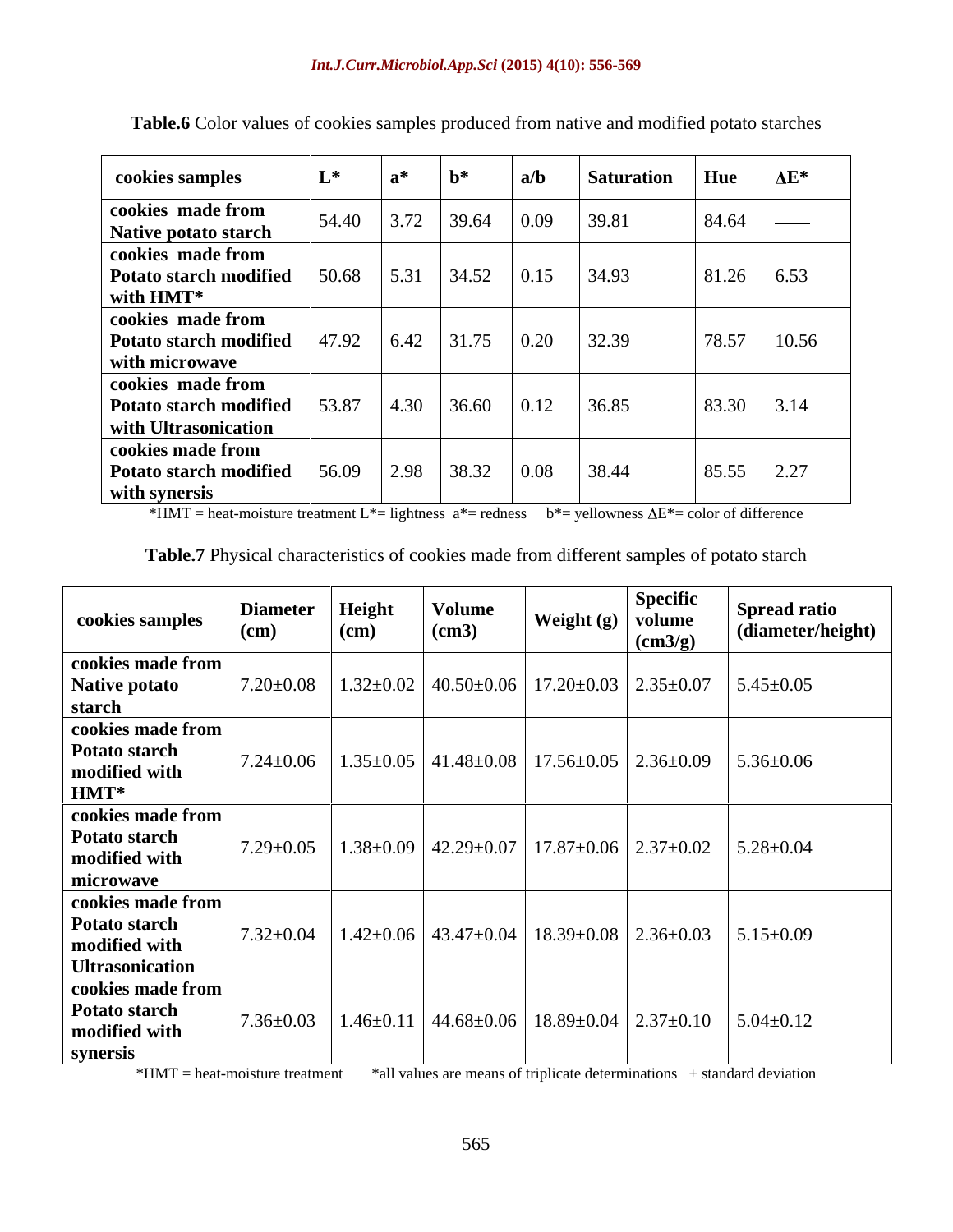| cookies samples                                                               | Appearance   Color          |                     | <b>Texture</b>      | <b>Flavor</b>       | <b>Taste</b>           | <b>Total</b><br>score |
|-------------------------------------------------------------------------------|-----------------------------|---------------------|---------------------|---------------------|------------------------|-----------------------|
| cookies made from<br>Native potato starch                                     | $8.3^b \pm 0.22$            | $9.0^b \pm 0.61$    | $8.4^b \pm 0.40$    | $8.6^b \pm 0.12$    | $8.1^{\circ} \pm 0.39$ | 42.4                  |
| cookies made from<br>Potato starch<br>modified with<br>$HMT^*$                | $8.6^{ab} \pm 0.44$         | $9.2^{ab} \pm 0.46$ | $8.6^{ab} \pm 0.31$ | $8.7^b \pm 0.41$    | $8.5^{bc} \pm 0.30$    | $\vert$ 43.6          |
| cookies made from<br>Potato starch<br>modified with<br>microwave              | 9.0 <sup>a</sup> $\pm$ 0.42 | $9.4^{\circ}$ ±0.35 | $8.8^a \pm 0.23$    | $9.0^{ab} \pm 0.58$ | $8.7^b \pm 0.21$       | 44.9                  |
| cookies made from<br>Potato starch<br>modified with<br><b>Ultrasonication</b> | $9.2^a \pm 0.52$            | $9.6^a \pm 0.20$    | $9.1^a \pm 0.56$    | $9.3^a \pm 0.24$    | $9.0^{ab} \pm 0.60$    | 46.2                  |
| cookies made from<br>Potato starch<br>modified with<br>synersis               | $9.4^a \pm 0.33$            | $9.8^a \pm 0.24$    | $9.3^a \pm 0.21$    | $9.6^{\circ}$ ±0.42 | $9.5^a \pm 0.22$       | 47.6                  |
| LSD <sub>0.05</sub>                                                           | 0.92                        | 0.75                | 0.98                | 0.72                | 0.52                   |                       |

**Table.8** Sensory evaluation of cookies samples made from different potato starches

 $*HMT = heat-moisture treatment$   $*Any two means have the same letters at the same column aren't significant$ different at  $P \leq 0.05$ 

modified by syneresis and ultrasonication between the protein content and the inverse sugar in the presence of baking heat.

Physical characteristics of cookies made different methods are shown in table 7. It restricting cookies spread during the baking

On the other hand, color difference  $(\Delta E)$  could be noticed that diameter, height and reached to low value 2.27 and high value specific volume values of cookies made 10.56 in cookies samples contained starch from all types of modified starch were methods respectively. These results are in from native starch (control). While, values agreement with those reported by Chevallier of volume and weight for cookies samples *et al.* (2000) and Brannan *et al.* (2001). They increased compared to control as different reported that, it has a negative correlation modified starches were used. Highest values whiteness (L). Also, the oil absorption effect made from native starch. Cookies samples and Millard reaction between protein and contained modified starches had lower **Physical characteristics of cookies** attributed to the partial degradation of starch from native and modified potato starches by water binding capacity in dough, thus increased slightly compared with that made of spread ratio were observed in cookies spread ratio values than the cookies sample mad from native starch. This could be by yeast during fermentation resulting in increased dextrins which may have a greater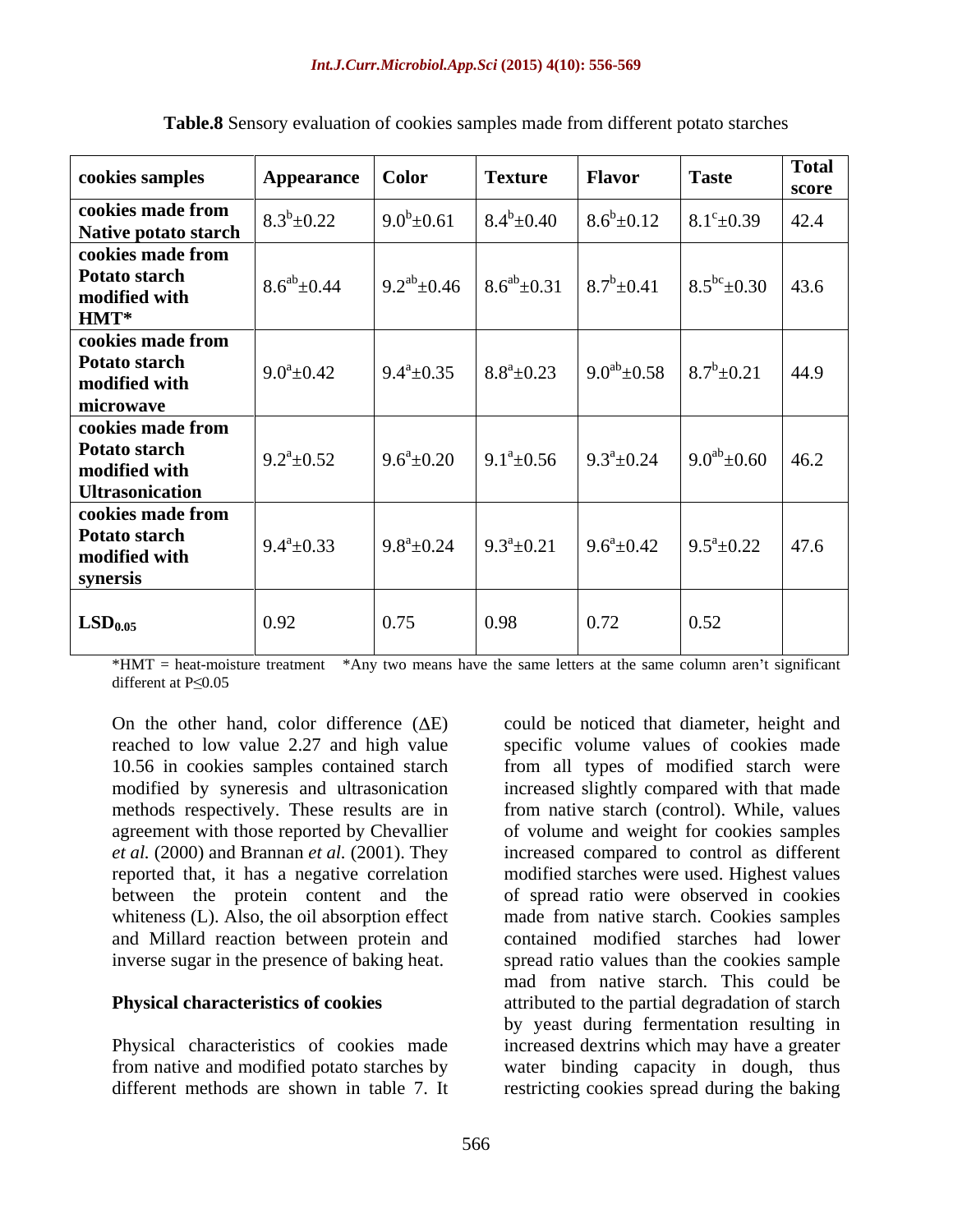process. These results are in agreement with

Data presented in table 8 show the sensory modified starch samples, all values of evaluation of cookies samples made from pasting properties were increased in potato starches (native and modified by modified starch sample with microwave different methods). Results showed that, method and the opposite trend was found in cookies samples made from all modified samples modified with ultrasonication and potato starches had high values for all syneresis methods compared with those in sensory characteristics evaluated compared native potato starch. Results of physical with cookies sample made from native characteristics and sensory evaluation of potato starch. Also, it could be noticed from cookies samples made from potato starch the same table that, cookies samples made modified by all modification methods from modified potato starch by syneresis indicated that, all modified starches are method were the highest in total score (47.6) suitable as a supplemented materials for while, cookies sample made from native producing and improving food products like potato starch was the lowest (42.4). There bakery products. was no significant difference in appearance, color and texture between cookies samples made from modified potato starches by microwave, ultrasonication and syneresis A.A.C.C. 2010. Baking quality of cookie methods and cookies sample made from potato starch modified by HMT. Also, the same observation for the last same international approved methods of characteristics were found between cookies analysis. Retrieved September 20, sample made from native potato starch and  $2010$ . cookies made from modified potato starch A.O.A.C. 2005. Official methods of analysis by HMT. In regard to flavor, no significant differences were detected in cookies AOAC international, Gaithersberg, samples made from native and HMT MD, USA. modified potato starches. Cookies samples Adebowale, K.O., Afolabi, T.A., Olu made from other samples potato starches modified by ultrasonication, microwave and syneresis methods, had no significant differences in flavor. Cookies samples from Adebowale, K.O., Henle, T., potato starches modified by HMT, Schwarzenbolz, U., Doert, T. 2009. microwave and ultrasonication methods had no significant differences between them in African vam bean harms starch I: taste. Significant differences were occurred between cookies samples made from native and modified potato starches by syneresis 1947–1957.

In conclusion, Native starch obtained from attributes of sweet potato fries and potato tubers was subjected to different

Helmy and Esmat (2000). microwave, ultrasonication and syneresis. **Sensory characteristics of cookies** water absorption capacity (g/g) while, modification methods such as HMT, HMT and microwave methods increased swelling power  $(g/g)$  was reduced in all bakery products**. Reference**

- flour method 10-50-05, American Association of Cereal Chemists 2010.
- *of AOAC international* 18  $\frac{1}{2}$  the  $\frac{1}{2}$ ed., MD, USA.
- Owolabi, B.I. 2005. Hydrothermal treatments of finger millet starch. Food Hydrocolloids, 19: 974–983.
- Adebowale, K.O., Henle, T., Modification and properties of African yam bean harms starch I: Heat-moisture treatments and annealing. *Food Hydrocolloids,* 23: 1947 1957.
- method. Ali, N., Falade, K.O., Akinghala, J.O. 2012. Effect of cultivar on quality attributes of sweet potato fries and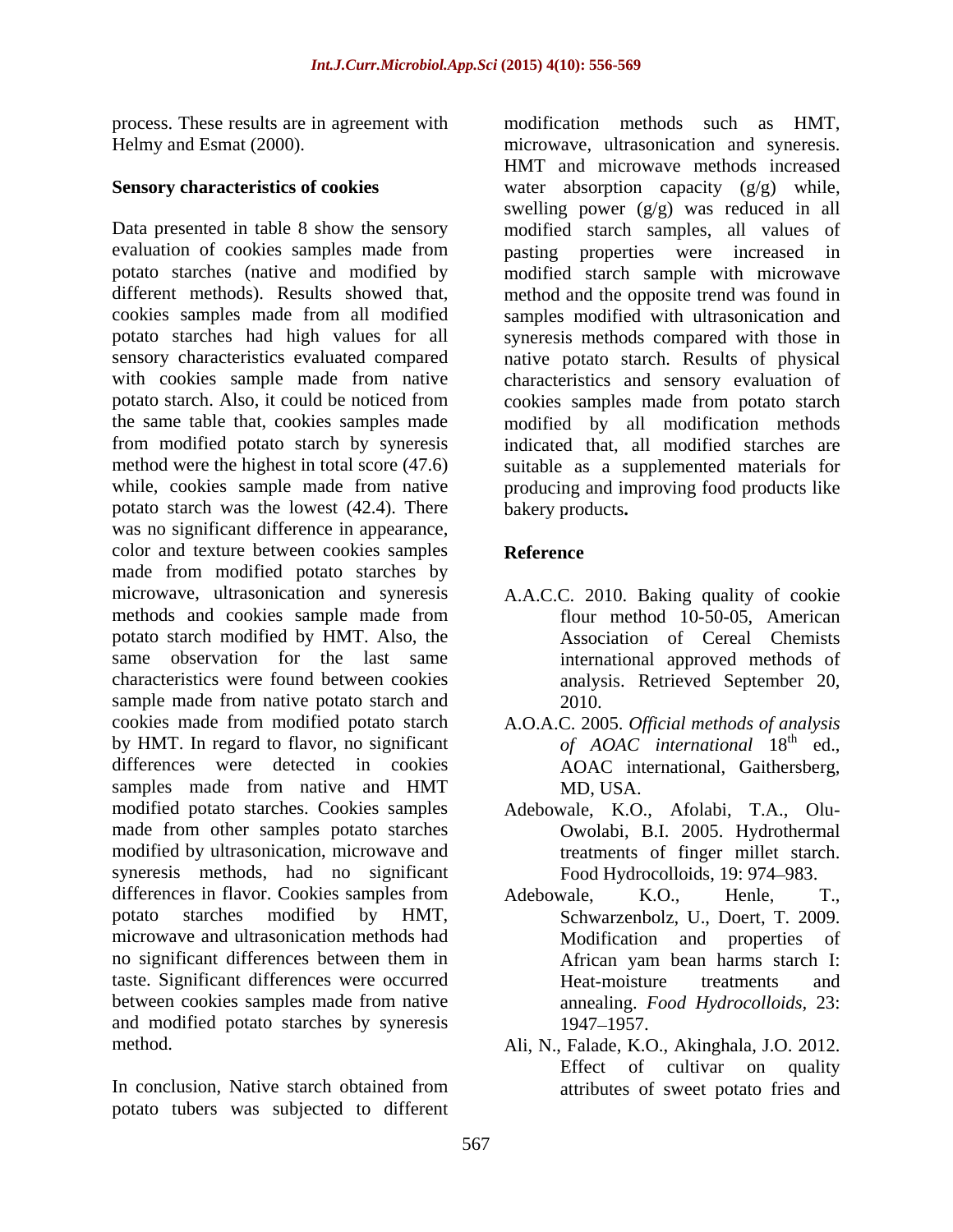crisps. Food and Nutrition Sciences, cultivars. *Food Hydrocolloids,* 43:  $3: 224 - 232.$   $529 - 539.$ 

- Anderson, A.K., Guraya, H.S. 2006. Effect non-waxy rice starches. *Food Chem.,*
- *Agric. Food Chem.,* 25: 258–261. 5723.
- use in human food. *Cereal Chem.*, 253–267.<br>78(6): 693–700. **Hunter**, R.S. 197
- Chevallier, S., Colonna, P.A., Della Valle, of major ingredient during baking of
- Chung, H.J., Liu, Q., Hoover, R. 2009. resistant starch levels in native and starches. *Carbohydr. Polymers,* 75:
- Colombo, A., Perez, G.T., Ribotta, P.D., quality prediction of argentine wheat
- Copeland, L., Blazek, J., Salman, H., Tang, starch. *Food Hydrocolloids,* 23:
- Falade, K.O., Ayetigbo, O.E. 2015. Effects citric acid modifications on physical

529 539.

- of microwave heat-moisture procedures for agricultural research, treatment on properties of waxy and 2 edn., Chap. 3. John Wiley and Gomez, K.A., Gomez, A.A. 1984. Statistical Sons Editor Inc., USA. Pp. 84-129.
- 97: 318 323. Helmy, I.M.F., Esmat, A. Abou Arab 2000. Beuchat, L.R. 1977. Functional and electrophoretic characteristics of processed mungbean flours. *J. Agric.* succinylated peanut flour protein. *J. Sci. Mansoura Univ.,* 25(9): 5713 Production of cookies from different 5723.
- Brannan, G.L., Sester, C.S., Kemp, K.E., Hoover, R. 2001. Composition, molecular Seib, P.A., Roozeboom, K. 2001. Structure and physico-chemical Sensory characteristics of grain properties of tuber and root starches: sorghum hybrids with potential for a review. *Carbohydr. Polymers,* 45: structure and physico-chemical 253–267.
	- 78(6): 693–700. 
	Hunter, R.S. 1975. Scales for measurements G., Lourdin, D. 2000. Contribution (Ed.), Measurement of appearance. of color differences. In: Wiley, J. Interscience, New York. 133 Pp.
	- biscuit dough systems. *J. Cereal Sci.*, Jimenez-Hernandes, J., Salazar-Montoya, 3: 241 252. J.A., Ramos-Ramirez, E.G. 2007. Impact of annealing and heat-<br>characterization of a new starch from moisture treatment on rapidly chayote tuber and its comparison digestible, slowly digestible and with potato and maize starches. Physical, chemical and microscopic characterization of a new starch from *Carbohydr. Polymers, 68: 679–686.*
	- gelatinized corn, pa and lentil Jobling, S. 2004. Improving starch for food 436 447. *Opin. Plant Biol.,* 7: 210-218. and industrial applications. *Curr.*
	- Leon, A.E. 2008. A comparative Magee, T.R.A. 2004. Quality and study of physicochemical tests for structural changes in starchy foods flours used as correct or flours and drying. *Food Res. Int.*, 37: 497–503. Khraisheh, M.A.M., McMinn, W.A.M., during microwave and convective
	- for cookies production. *J. Cereal*  Kulp, K., Chung, H., Martinez-Anaya, *Sci.,* 48: 775 780. M.C.2009. Form and functionality of bread quality. *Cereal Chem.* 32(1): M.A., Doerry, W. 1985. Fermentation of water ferments and  $55 - 59.$
	- 1527 1534. Lewandowicz, G., Soral-Smietana, M. 2004. of annealing, acid hydrolysis and synersis. *Carbohydr. Polymers,* 56: Starch modification by itrerated 403 413.
	- and functional properties of starches Lida, Y., Tuziuti, T., Yasui, K., Towata, A., from four yam (Dioscorea Spp.) Kozuka, T. 2008. Control of